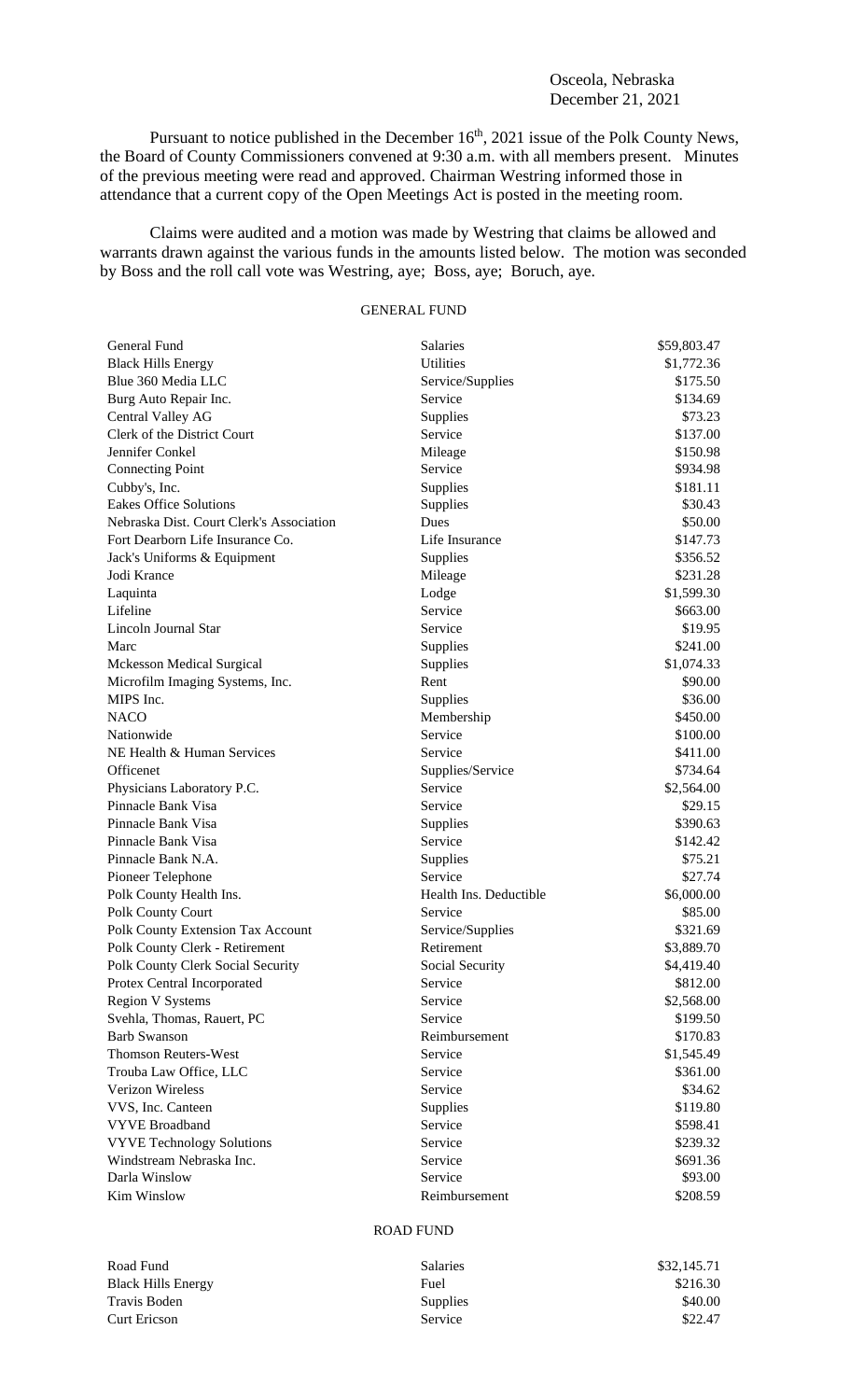| Fort Dearborn Life Insurance Co. | Life Insurance                            | \$91.87      |
|----------------------------------|-------------------------------------------|--------------|
| <b>Extreme Glass</b>             | Service                                   | \$225.50     |
| Devin Gabriel                    | Service                                   | \$30.75      |
| John Deere Financial             | Service/Supplies                          | \$53.89      |
| Laquinta                         | Lodging                                   | \$344.85     |
| NMC, Exchange LLC                | Supplies/Service/Equipment                | \$223,499.38 |
| Osceola Tire & Service           | Service/Supplies                          | \$298.98     |
| Polk County Clerk Retirement     | Retirement                                | \$2,115.85   |
| Polk County Tax Deposit Account  | Social Security                           | \$2,434.20   |
| Verizon Wireless                 | Service                                   | \$64.24      |
| Vyve Broadband                   | Service                                   | \$73.27      |
| Windstream Nebraska Inc.         | Service                                   | \$247.20     |
|                                  | <b>SENIOR CITIZEN SERVICE CENTER FUND</b> |              |
| Sanford Health                   | Service                                   | 110.00       |
| <b>VYVE Broadband</b>            | Service                                   | 298.60       |
|                                  | <b>INHERITANCE TAX FUND</b>               |              |
| DAS State Acctg-Central Finance  | Service                                   | \$488.32     |
| Standard Appraisal Service Inc.  | Service                                   | \$9,635.00   |
|                                  | 911 EMERGENCY MANAGEMENT FUND             |              |
| Windstream Nebraska Inc.         | Service                                   | \$984.24     |
|                                  | <b>WEED FUND</b>                          |              |
| <b>Black Hills Energy</b>        | Service                                   | \$50.33      |

The Board approved the collateral pledged by Polk County banks and held in custody by the County Treasurer.

The following fees for the month of November were earned by the various offices and submitted to the County Treasurer. County Treasurer receipts show fees earned were credited to the appropriate county funds.

Jodie L. Roberts, Clerk of Dist. Court \$136.00

A motion was made by Westring to appoint Jena Mentink and Kelsey Gabel to the Polk County Extension Board. The motion was seconded by Boss and the roll call vote was Westring, aye; Boss, aye; Boruch, aye.

The Board approved the appointment of Rebecca M. Smith as Deputy County Treasurer, effective December 20<sup>th</sup>, 2021.

The 2022 wages for county employees were discussed. Also participating in the discussion were Treasurer Swanson and Assessor Krance. A motion was made by Boruch to adopt the following pay scale: experienced road employees, a maximum of \$21.39 per hour; county mechanic, a maximum of \$23.59 per hour; Weed Supt., a maximum of \$22.00 per hour; Highway Supt., a maximum annual salary of \$53,566.40; Bridge Inspector, a maximum annual salary of \$13,391.60; office clerk in the office of Highway Supt., Survey, Weed Supt., and Zoning Administrator, a maximum of \$20.78 per hour; Deputy Clerk, Deputy Treasurer and Deputy Assessor, \$20.78 per hour; office clerks in the office of Clerk, Treasurer, and Assessor, a maximum of \$19.32 per hour; Deputy County Attorney, a maximum annual salary of \$44,928.00; Chief Deputy Sheriff, a maximum of \$30.38 per hour; Sergeant, a maximum of \$29.69 per hour; Investigator, a maximum of \$29.19 per hour; Deputy Sheriffs, a maximum of \$27.58 per hour; dispatcher, a maximum of \$21.56 per hour; Custodian, a maximum of \$19.84 per hour; and Health Director, a maximum of \$30.96 per hour. Any other hourly employees' wages may be increased by a maximum of \$1.00 per hour. The motion was seconded by Boruch and the roll call vote was Westring, aye; Boruch, aye; Boss, aye. A motion was made by Boruch to set the annual salary of the Zoning Administrator at \$12,720.00. The motion was seconded by Boss and the roll call vote was Boruch, aye; Boss, aye; Westring, abstain. Motion carried.

A motion was made by Boss to sign the agreement with the Administrative Office of the Courts which combines the offices of the county and district courts and authorizes the Clerk